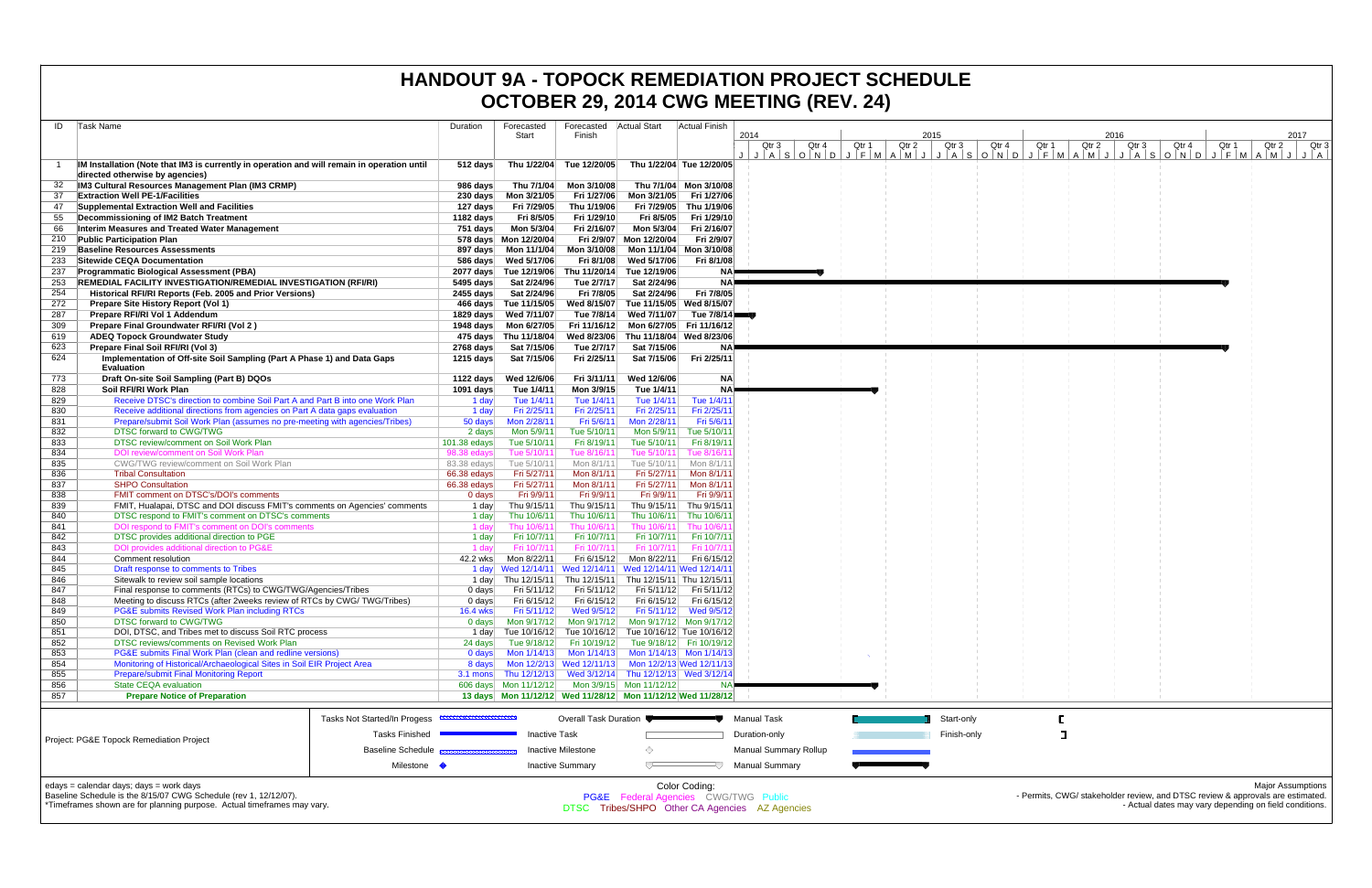| 865<br>868<br>885<br>886<br>887<br>888<br>889<br>890<br>891<br>892<br>893<br>894<br>895<br>896<br>897<br>898<br>899<br>900<br>901<br>902<br>903<br>904<br>905<br>906<br>907<br>908<br>909<br>910<br>911<br>912<br>913<br>914<br>915<br>916<br>917<br>918<br>919<br>920<br>921<br>922 | <b>NOP Public Review</b><br><b>Prepare Draft EIR</b><br><b>Draft EIR Public Review</b><br>DTSC approved a request for extension of the Public Comment Period<br>60-Day Public Review<br><b>Public Meeting/Hearing</b><br>Final EIR, Response to Comments, Findings, MMRP<br><b>DEIR Comment Review and Characterization</b><br><b>ESA Compile &amp; Prepare 1st Admin Draft RTC/EIR revision</b><br><b>DTSC/ESA Response Direction Meeting</b><br>ESA Compiles 1st Admin Draft RTC/EIR<br><b>DTSC/ESA Response Direction Meeting</b><br>ESA Mgmt Review of 1st Admin Draft RTC/FEIR/Findings/MMRP<br>DTSC Review 1st Admin Draft RTC/FEIR/Findings/MMRP<br><b>DTSC/ESA Comment Resolution Meeting</b><br>ESA Compile & Prepare 2nd Admin Draft RTC/FEIR/Findings/MMRP (if<br>necessary)<br>DTSC Review 2nd Admin Draft RTC/FEIR/Findings/MMRP<br><b>DTSC/ESA Comment Resolution Meeting</b><br>ESA Prepare Screencheck RTC/FEIR/Findings/MMRP<br>DTSC Review Screencheck RTC/FEIR/Findings/MMRP<br><b>DTSC/ESA Comment Resolution Meeting</b><br><b>ESA Prepare Final RTC/FEIR/Findings/MMRP</b><br>10 Day FEIR Circulation<br><b>DTSC Certifies Final EIR</b><br><b>ESA Files Notice of Determination</b><br><b>DTSC approve Final Work Plan</b><br><b>DOI approve Final Work Plan</b><br>Work Plan Implementation/Data Analysis<br><b>Permitting/Planning for Field Work</b><br><b>Field mobilization</b> |                              | 390 days<br>44 days<br>$0$ days<br>60 edays<br>4.38 edays<br>131 days<br>2 wks<br>50 days<br>$0$ days<br>8 wks<br>3 wks<br>$0$ days<br>2 wks<br>$0$ days<br>2 wks<br>1 wk<br>0 wks<br>1 wk<br>10 days<br>1 day<br>$0$ days<br>$0$ days<br>0 days<br>256 days | Start<br>34 days  Wed 11/28/12<br><b>Mon 1/7/13</b><br>Mon 7/7/14<br>Mon 8/11/14<br>Mon 7/7/14<br>Mon 7/21/14<br>Mon 9/8/14<br>Mon 9/8/14<br>Mon 9/22/14<br>Mon 9/22/14<br>Mon 9/22/14<br>0 days Mon 10/20/14<br>Mon 12/1/14<br>Fri 12/19/14<br>Mon 1/12/15<br>Fri 1/23/15<br>Mon 1/26/15<br>Mon 2/9/15<br>Fri 2/13/15<br>Mon 2/16/15<br>Mon 2/23/15<br>Fri 3/6/15<br>Mon 3/9/15<br>Fri 3/6/15<br>Fri 3/6/15 | Finish<br>Fri 7/4/14<br>Fri 9/5/14<br>Mon 8/11/14<br>Fri 9/5/14<br>Fri 7/25/14<br>Mon 3/9/15<br>Fri 9/19/14<br>Fri 11/28/14<br>Mon 9/22/14<br>Fri 11/14/14<br>Fri 11/28/14<br>Fri 12/19/14<br>Fri 12/19/14<br>Fri 1/9/15<br>Fri 1/23/15<br>Fri 1/23/15<br>Fri 2/6/15<br>Fri 2/13/15<br>Fri 2/13/15<br>Fri 2/20/15<br>Fri 3/6/15<br>Fri 3/6/15<br>Mon 3/9/15<br>Fri 3/6/15 | Mon 1/14/13 Wed 11/28/12 Mon 1/14/13<br><b>Mon 1/7/13</b><br>Mon 7/7/14<br>Mon 7/7/14<br>Mon 7/21/14<br>Mon 9/8/14<br>Mon 9/8/14<br>Mon 9/22/14<br>Mon 9/22/14<br>Mon 10/20/14 Mon 10/20/14 Mon 10/20/14<br><b>NA</b><br><b>NA</b><br><b>NA</b><br><b>NA</b><br><b>NA</b><br><b>NA</b><br><b>NA</b><br><b>NA</b><br><b>NA</b><br><b>NA</b><br><b>NA</b><br><b>NA</b><br><b>NA</b> | Fri 7/4/14<br>Fri 9/5/14<br>Mon 8/11/14 Mon 8/11/14<br>Fri 9/5/14<br>Fri 7/25/14<br><b>NA</b><br>Fri 9/19/14<br><b>NA</b><br>Mon 9/22/14 Mon 9/22/14<br><b>NA</b><br><b>NA</b><br><b>NA</b><br><b>NA</b><br><b>NA</b><br><b>NA</b><br><b>NA</b><br><b>NA</b><br><b>NA</b><br><b>NA</b><br><b>NA</b><br><b>NA</b><br><b>NA</b> | 2014<br>Qtr 3<br>$8/11$ $\bullet$<br>$\blacksquare$<br>9/22 | Qtr 4<br>$J   A   S   O   N   D   J   F   M   A   M   J  $<br>10/20<br>12/19 | 1/23<br>2/13 | Qtr 1 | Qtr 2 | 2015<br>Qtr 3<br>J   A   S   O   N | Qtr |
|--------------------------------------------------------------------------------------------------------------------------------------------------------------------------------------------------------------------------------------------------------------------------------------|-------------------------------------------------------------------------------------------------------------------------------------------------------------------------------------------------------------------------------------------------------------------------------------------------------------------------------------------------------------------------------------------------------------------------------------------------------------------------------------------------------------------------------------------------------------------------------------------------------------------------------------------------------------------------------------------------------------------------------------------------------------------------------------------------------------------------------------------------------------------------------------------------------------------------------------------------------------------------------------------------------------------------------------------------------------------------------------------------------------------------------------------------------------------------------------------------------------------------------------------------------------------------------------------------------------------------------------------------------------------------------------------------------------|------------------------------|--------------------------------------------------------------------------------------------------------------------------------------------------------------------------------------------------------------------------------------------------------------|--------------------------------------------------------------------------------------------------------------------------------------------------------------------------------------------------------------------------------------------------------------------------------------------------------------------------------------------------------------------------------------------------------------|---------------------------------------------------------------------------------------------------------------------------------------------------------------------------------------------------------------------------------------------------------------------------------------------------------------------------------------------------------------------------|-----------------------------------------------------------------------------------------------------------------------------------------------------------------------------------------------------------------------------------------------------------------------------------------------------------------------------------------------------------------------------------|-------------------------------------------------------------------------------------------------------------------------------------------------------------------------------------------------------------------------------------------------------------------------------------------------------------------------------|-------------------------------------------------------------|------------------------------------------------------------------------------|--------------|-------|-------|------------------------------------|-----|
|                                                                                                                                                                                                                                                                                      |                                                                                                                                                                                                                                                                                                                                                                                                                                                                                                                                                                                                                                                                                                                                                                                                                                                                                                                                                                                                                                                                                                                                                                                                                                                                                                                                                                                                             |                              |                                                                                                                                                                                                                                                              |                                                                                                                                                                                                                                                                                                                                                                                                              |                                                                                                                                                                                                                                                                                                                                                                           |                                                                                                                                                                                                                                                                                                                                                                                   |                                                                                                                                                                                                                                                                                                                               |                                                             |                                                                              |              |       |       |                                    |     |
|                                                                                                                                                                                                                                                                                      |                                                                                                                                                                                                                                                                                                                                                                                                                                                                                                                                                                                                                                                                                                                                                                                                                                                                                                                                                                                                                                                                                                                                                                                                                                                                                                                                                                                                             |                              |                                                                                                                                                                                                                                                              |                                                                                                                                                                                                                                                                                                                                                                                                              |                                                                                                                                                                                                                                                                                                                                                                           |                                                                                                                                                                                                                                                                                                                                                                                   |                                                                                                                                                                                                                                                                                                                               |                                                             |                                                                              |              |       |       |                                    |     |
|                                                                                                                                                                                                                                                                                      |                                                                                                                                                                                                                                                                                                                                                                                                                                                                                                                                                                                                                                                                                                                                                                                                                                                                                                                                                                                                                                                                                                                                                                                                                                                                                                                                                                                                             |                              |                                                                                                                                                                                                                                                              |                                                                                                                                                                                                                                                                                                                                                                                                              |                                                                                                                                                                                                                                                                                                                                                                           |                                                                                                                                                                                                                                                                                                                                                                                   |                                                                                                                                                                                                                                                                                                                               |                                                             |                                                                              |              |       |       |                                    |     |
|                                                                                                                                                                                                                                                                                      |                                                                                                                                                                                                                                                                                                                                                                                                                                                                                                                                                                                                                                                                                                                                                                                                                                                                                                                                                                                                                                                                                                                                                                                                                                                                                                                                                                                                             |                              |                                                                                                                                                                                                                                                              |                                                                                                                                                                                                                                                                                                                                                                                                              |                                                                                                                                                                                                                                                                                                                                                                           |                                                                                                                                                                                                                                                                                                                                                                                   |                                                                                                                                                                                                                                                                                                                               |                                                             |                                                                              |              |       |       |                                    |     |
|                                                                                                                                                                                                                                                                                      |                                                                                                                                                                                                                                                                                                                                                                                                                                                                                                                                                                                                                                                                                                                                                                                                                                                                                                                                                                                                                                                                                                                                                                                                                                                                                                                                                                                                             |                              |                                                                                                                                                                                                                                                              |                                                                                                                                                                                                                                                                                                                                                                                                              |                                                                                                                                                                                                                                                                                                                                                                           |                                                                                                                                                                                                                                                                                                                                                                                   |                                                                                                                                                                                                                                                                                                                               |                                                             |                                                                              |              |       |       |                                    |     |
|                                                                                                                                                                                                                                                                                      |                                                                                                                                                                                                                                                                                                                                                                                                                                                                                                                                                                                                                                                                                                                                                                                                                                                                                                                                                                                                                                                                                                                                                                                                                                                                                                                                                                                                             |                              |                                                                                                                                                                                                                                                              |                                                                                                                                                                                                                                                                                                                                                                                                              |                                                                                                                                                                                                                                                                                                                                                                           |                                                                                                                                                                                                                                                                                                                                                                                   |                                                                                                                                                                                                                                                                                                                               |                                                             |                                                                              |              |       |       |                                    |     |
|                                                                                                                                                                                                                                                                                      |                                                                                                                                                                                                                                                                                                                                                                                                                                                                                                                                                                                                                                                                                                                                                                                                                                                                                                                                                                                                                                                                                                                                                                                                                                                                                                                                                                                                             |                              |                                                                                                                                                                                                                                                              |                                                                                                                                                                                                                                                                                                                                                                                                              |                                                                                                                                                                                                                                                                                                                                                                           |                                                                                                                                                                                                                                                                                                                                                                                   |                                                                                                                                                                                                                                                                                                                               |                                                             |                                                                              |              |       |       |                                    |     |
|                                                                                                                                                                                                                                                                                      |                                                                                                                                                                                                                                                                                                                                                                                                                                                                                                                                                                                                                                                                                                                                                                                                                                                                                                                                                                                                                                                                                                                                                                                                                                                                                                                                                                                                             |                              |                                                                                                                                                                                                                                                              |                                                                                                                                                                                                                                                                                                                                                                                                              |                                                                                                                                                                                                                                                                                                                                                                           |                                                                                                                                                                                                                                                                                                                                                                                   |                                                                                                                                                                                                                                                                                                                               |                                                             |                                                                              |              |       |       |                                    |     |
|                                                                                                                                                                                                                                                                                      |                                                                                                                                                                                                                                                                                                                                                                                                                                                                                                                                                                                                                                                                                                                                                                                                                                                                                                                                                                                                                                                                                                                                                                                                                                                                                                                                                                                                             |                              |                                                                                                                                                                                                                                                              |                                                                                                                                                                                                                                                                                                                                                                                                              |                                                                                                                                                                                                                                                                                                                                                                           |                                                                                                                                                                                                                                                                                                                                                                                   |                                                                                                                                                                                                                                                                                                                               |                                                             |                                                                              |              |       |       |                                    |     |
|                                                                                                                                                                                                                                                                                      |                                                                                                                                                                                                                                                                                                                                                                                                                                                                                                                                                                                                                                                                                                                                                                                                                                                                                                                                                                                                                                                                                                                                                                                                                                                                                                                                                                                                             |                              |                                                                                                                                                                                                                                                              |                                                                                                                                                                                                                                                                                                                                                                                                              |                                                                                                                                                                                                                                                                                                                                                                           |                                                                                                                                                                                                                                                                                                                                                                                   |                                                                                                                                                                                                                                                                                                                               |                                                             |                                                                              |              |       |       |                                    |     |
|                                                                                                                                                                                                                                                                                      |                                                                                                                                                                                                                                                                                                                                                                                                                                                                                                                                                                                                                                                                                                                                                                                                                                                                                                                                                                                                                                                                                                                                                                                                                                                                                                                                                                                                             |                              |                                                                                                                                                                                                                                                              |                                                                                                                                                                                                                                                                                                                                                                                                              |                                                                                                                                                                                                                                                                                                                                                                           |                                                                                                                                                                                                                                                                                                                                                                                   |                                                                                                                                                                                                                                                                                                                               |                                                             |                                                                              |              |       |       |                                    |     |
|                                                                                                                                                                                                                                                                                      |                                                                                                                                                                                                                                                                                                                                                                                                                                                                                                                                                                                                                                                                                                                                                                                                                                                                                                                                                                                                                                                                                                                                                                                                                                                                                                                                                                                                             |                              |                                                                                                                                                                                                                                                              |                                                                                                                                                                                                                                                                                                                                                                                                              |                                                                                                                                                                                                                                                                                                                                                                           |                                                                                                                                                                                                                                                                                                                                                                                   |                                                                                                                                                                                                                                                                                                                               |                                                             |                                                                              |              |       |       |                                    |     |
|                                                                                                                                                                                                                                                                                      |                                                                                                                                                                                                                                                                                                                                                                                                                                                                                                                                                                                                                                                                                                                                                                                                                                                                                                                                                                                                                                                                                                                                                                                                                                                                                                                                                                                                             |                              |                                                                                                                                                                                                                                                              |                                                                                                                                                                                                                                                                                                                                                                                                              |                                                                                                                                                                                                                                                                                                                                                                           |                                                                                                                                                                                                                                                                                                                                                                                   |                                                                                                                                                                                                                                                                                                                               |                                                             |                                                                              |              |       |       |                                    |     |
|                                                                                                                                                                                                                                                                                      |                                                                                                                                                                                                                                                                                                                                                                                                                                                                                                                                                                                                                                                                                                                                                                                                                                                                                                                                                                                                                                                                                                                                                                                                                                                                                                                                                                                                             |                              |                                                                                                                                                                                                                                                              |                                                                                                                                                                                                                                                                                                                                                                                                              |                                                                                                                                                                                                                                                                                                                                                                           |                                                                                                                                                                                                                                                                                                                                                                                   |                                                                                                                                                                                                                                                                                                                               |                                                             |                                                                              |              |       |       |                                    |     |
|                                                                                                                                                                                                                                                                                      |                                                                                                                                                                                                                                                                                                                                                                                                                                                                                                                                                                                                                                                                                                                                                                                                                                                                                                                                                                                                                                                                                                                                                                                                                                                                                                                                                                                                             |                              |                                                                                                                                                                                                                                                              |                                                                                                                                                                                                                                                                                                                                                                                                              |                                                                                                                                                                                                                                                                                                                                                                           |                                                                                                                                                                                                                                                                                                                                                                                   |                                                                                                                                                                                                                                                                                                                               |                                                             |                                                                              |              |       |       |                                    |     |
|                                                                                                                                                                                                                                                                                      |                                                                                                                                                                                                                                                                                                                                                                                                                                                                                                                                                                                                                                                                                                                                                                                                                                                                                                                                                                                                                                                                                                                                                                                                                                                                                                                                                                                                             |                              |                                                                                                                                                                                                                                                              |                                                                                                                                                                                                                                                                                                                                                                                                              |                                                                                                                                                                                                                                                                                                                                                                           |                                                                                                                                                                                                                                                                                                                                                                                   |                                                                                                                                                                                                                                                                                                                               |                                                             |                                                                              |              |       |       |                                    |     |
|                                                                                                                                                                                                                                                                                      |                                                                                                                                                                                                                                                                                                                                                                                                                                                                                                                                                                                                                                                                                                                                                                                                                                                                                                                                                                                                                                                                                                                                                                                                                                                                                                                                                                                                             |                              |                                                                                                                                                                                                                                                              |                                                                                                                                                                                                                                                                                                                                                                                                              |                                                                                                                                                                                                                                                                                                                                                                           |                                                                                                                                                                                                                                                                                                                                                                                   |                                                                                                                                                                                                                                                                                                                               |                                                             |                                                                              |              |       |       |                                    |     |
|                                                                                                                                                                                                                                                                                      |                                                                                                                                                                                                                                                                                                                                                                                                                                                                                                                                                                                                                                                                                                                                                                                                                                                                                                                                                                                                                                                                                                                                                                                                                                                                                                                                                                                                             |                              |                                                                                                                                                                                                                                                              |                                                                                                                                                                                                                                                                                                                                                                                                              |                                                                                                                                                                                                                                                                                                                                                                           |                                                                                                                                                                                                                                                                                                                                                                                   |                                                                                                                                                                                                                                                                                                                               |                                                             |                                                                              |              |       |       |                                    |     |
|                                                                                                                                                                                                                                                                                      |                                                                                                                                                                                                                                                                                                                                                                                                                                                                                                                                                                                                                                                                                                                                                                                                                                                                                                                                                                                                                                                                                                                                                                                                                                                                                                                                                                                                             |                              |                                                                                                                                                                                                                                                              |                                                                                                                                                                                                                                                                                                                                                                                                              |                                                                                                                                                                                                                                                                                                                                                                           |                                                                                                                                                                                                                                                                                                                                                                                   |                                                                                                                                                                                                                                                                                                                               |                                                             |                                                                              |              |       |       |                                    |     |
|                                                                                                                                                                                                                                                                                      |                                                                                                                                                                                                                                                                                                                                                                                                                                                                                                                                                                                                                                                                                                                                                                                                                                                                                                                                                                                                                                                                                                                                                                                                                                                                                                                                                                                                             |                              |                                                                                                                                                                                                                                                              |                                                                                                                                                                                                                                                                                                                                                                                                              |                                                                                                                                                                                                                                                                                                                                                                           |                                                                                                                                                                                                                                                                                                                                                                                   |                                                                                                                                                                                                                                                                                                                               |                                                             |                                                                              |              |       |       |                                    |     |
|                                                                                                                                                                                                                                                                                      |                                                                                                                                                                                                                                                                                                                                                                                                                                                                                                                                                                                                                                                                                                                                                                                                                                                                                                                                                                                                                                                                                                                                                                                                                                                                                                                                                                                                             |                              |                                                                                                                                                                                                                                                              |                                                                                                                                                                                                                                                                                                                                                                                                              |                                                                                                                                                                                                                                                                                                                                                                           |                                                                                                                                                                                                                                                                                                                                                                                   |                                                                                                                                                                                                                                                                                                                               |                                                             |                                                                              |              |       |       |                                    |     |
|                                                                                                                                                                                                                                                                                      |                                                                                                                                                                                                                                                                                                                                                                                                                                                                                                                                                                                                                                                                                                                                                                                                                                                                                                                                                                                                                                                                                                                                                                                                                                                                                                                                                                                                             |                              |                                                                                                                                                                                                                                                              |                                                                                                                                                                                                                                                                                                                                                                                                              |                                                                                                                                                                                                                                                                                                                                                                           |                                                                                                                                                                                                                                                                                                                                                                                   |                                                                                                                                                                                                                                                                                                                               |                                                             |                                                                              |              |       |       |                                    |     |
|                                                                                                                                                                                                                                                                                      |                                                                                                                                                                                                                                                                                                                                                                                                                                                                                                                                                                                                                                                                                                                                                                                                                                                                                                                                                                                                                                                                                                                                                                                                                                                                                                                                                                                                             |                              |                                                                                                                                                                                                                                                              |                                                                                                                                                                                                                                                                                                                                                                                                              |                                                                                                                                                                                                                                                                                                                                                                           |                                                                                                                                                                                                                                                                                                                                                                                   |                                                                                                                                                                                                                                                                                                                               |                                                             |                                                                              |              |       |       |                                    |     |
|                                                                                                                                                                                                                                                                                      |                                                                                                                                                                                                                                                                                                                                                                                                                                                                                                                                                                                                                                                                                                                                                                                                                                                                                                                                                                                                                                                                                                                                                                                                                                                                                                                                                                                                             |                              |                                                                                                                                                                                                                                                              |                                                                                                                                                                                                                                                                                                                                                                                                              |                                                                                                                                                                                                                                                                                                                                                                           |                                                                                                                                                                                                                                                                                                                                                                                   |                                                                                                                                                                                                                                                                                                                               |                                                             |                                                                              |              |       |       |                                    |     |
|                                                                                                                                                                                                                                                                                      |                                                                                                                                                                                                                                                                                                                                                                                                                                                                                                                                                                                                                                                                                                                                                                                                                                                                                                                                                                                                                                                                                                                                                                                                                                                                                                                                                                                                             |                              |                                                                                                                                                                                                                                                              |                                                                                                                                                                                                                                                                                                                                                                                                              |                                                                                                                                                                                                                                                                                                                                                                           |                                                                                                                                                                                                                                                                                                                                                                                   |                                                                                                                                                                                                                                                                                                                               |                                                             |                                                                              |              |       |       |                                    |     |
|                                                                                                                                                                                                                                                                                      |                                                                                                                                                                                                                                                                                                                                                                                                                                                                                                                                                                                                                                                                                                                                                                                                                                                                                                                                                                                                                                                                                                                                                                                                                                                                                                                                                                                                             |                              |                                                                                                                                                                                                                                                              |                                                                                                                                                                                                                                                                                                                                                                                                              |                                                                                                                                                                                                                                                                                                                                                                           |                                                                                                                                                                                                                                                                                                                                                                                   |                                                                                                                                                                                                                                                                                                                               |                                                             |                                                                              |              |       |       |                                    |     |
|                                                                                                                                                                                                                                                                                      |                                                                                                                                                                                                                                                                                                                                                                                                                                                                                                                                                                                                                                                                                                                                                                                                                                                                                                                                                                                                                                                                                                                                                                                                                                                                                                                                                                                                             |                              |                                                                                                                                                                                                                                                              |                                                                                                                                                                                                                                                                                                                                                                                                              |                                                                                                                                                                                                                                                                                                                                                                           |                                                                                                                                                                                                                                                                                                                                                                                   |                                                                                                                                                                                                                                                                                                                               |                                                             |                                                                              |              |       |       |                                    |     |
|                                                                                                                                                                                                                                                                                      |                                                                                                                                                                                                                                                                                                                                                                                                                                                                                                                                                                                                                                                                                                                                                                                                                                                                                                                                                                                                                                                                                                                                                                                                                                                                                                                                                                                                             |                              |                                                                                                                                                                                                                                                              |                                                                                                                                                                                                                                                                                                                                                                                                              |                                                                                                                                                                                                                                                                                                                                                                           |                                                                                                                                                                                                                                                                                                                                                                                   |                                                                                                                                                                                                                                                                                                                               |                                                             |                                                                              |              |       |       |                                    |     |
|                                                                                                                                                                                                                                                                                      |                                                                                                                                                                                                                                                                                                                                                                                                                                                                                                                                                                                                                                                                                                                                                                                                                                                                                                                                                                                                                                                                                                                                                                                                                                                                                                                                                                                                             |                              |                                                                                                                                                                                                                                                              |                                                                                                                                                                                                                                                                                                                                                                                                              |                                                                                                                                                                                                                                                                                                                                                                           |                                                                                                                                                                                                                                                                                                                                                                                   | <b>NA</b>                                                                                                                                                                                                                                                                                                                     |                                                             |                                                                              |              | 3/9   |       |                                    |     |
|                                                                                                                                                                                                                                                                                      |                                                                                                                                                                                                                                                                                                                                                                                                                                                                                                                                                                                                                                                                                                                                                                                                                                                                                                                                                                                                                                                                                                                                                                                                                                                                                                                                                                                                             |                              |                                                                                                                                                                                                                                                              |                                                                                                                                                                                                                                                                                                                                                                                                              |                                                                                                                                                                                                                                                                                                                                                                           | <b>NA</b>                                                                                                                                                                                                                                                                                                                                                                         | <b>NA</b>                                                                                                                                                                                                                                                                                                                     |                                                             |                                                                              |              | 3/6   |       |                                    |     |
|                                                                                                                                                                                                                                                                                      |                                                                                                                                                                                                                                                                                                                                                                                                                                                                                                                                                                                                                                                                                                                                                                                                                                                                                                                                                                                                                                                                                                                                                                                                                                                                                                                                                                                                             |                              |                                                                                                                                                                                                                                                              |                                                                                                                                                                                                                                                                                                                                                                                                              | Fri 3/6/15                                                                                                                                                                                                                                                                                                                                                                | <b>NA</b>                                                                                                                                                                                                                                                                                                                                                                         | <b>NA</b>                                                                                                                                                                                                                                                                                                                     |                                                             |                                                                              | 3/6          |       |       |                                    |     |
|                                                                                                                                                                                                                                                                                      |                                                                                                                                                                                                                                                                                                                                                                                                                                                                                                                                                                                                                                                                                                                                                                                                                                                                                                                                                                                                                                                                                                                                                                                                                                                                                                                                                                                                             |                              | 2 mons                                                                                                                                                                                                                                                       | Mon 3/9/15                                                                                                                                                                                                                                                                                                                                                                                                   | Mon 2/29/16                                                                                                                                                                                                                                                                                                                                                               | <b>NA</b>                                                                                                                                                                                                                                                                                                                                                                         | <b>NA</b>                                                                                                                                                                                                                                                                                                                     |                                                             |                                                                              |              |       |       |                                    |     |
|                                                                                                                                                                                                                                                                                      |                                                                                                                                                                                                                                                                                                                                                                                                                                                                                                                                                                                                                                                                                                                                                                                                                                                                                                                                                                                                                                                                                                                                                                                                                                                                                                                                                                                                             |                              |                                                                                                                                                                                                                                                              | Mon 3/9/15                                                                                                                                                                                                                                                                                                                                                                                                   | Tue 5/5/15                                                                                                                                                                                                                                                                                                                                                                | <b>NA</b>                                                                                                                                                                                                                                                                                                                                                                         | <b>NA</b>                                                                                                                                                                                                                                                                                                                     |                                                             |                                                                              |              |       |       |                                    |     |
|                                                                                                                                                                                                                                                                                      |                                                                                                                                                                                                                                                                                                                                                                                                                                                                                                                                                                                                                                                                                                                                                                                                                                                                                                                                                                                                                                                                                                                                                                                                                                                                                                                                                                                                             |                              | 30 days                                                                                                                                                                                                                                                      | Mon 4/20/15                                                                                                                                                                                                                                                                                                                                                                                                  | Fri 5/29/15                                                                                                                                                                                                                                                                                                                                                               | <b>NA</b>                                                                                                                                                                                                                                                                                                                                                                         | <b>NA</b>                                                                                                                                                                                                                                                                                                                     |                                                             |                                                                              |              |       |       |                                    |     |
|                                                                                                                                                                                                                                                                                      | Stakeholder Attending Kick-Off Meeting at Site*                                                                                                                                                                                                                                                                                                                                                                                                                                                                                                                                                                                                                                                                                                                                                                                                                                                                                                                                                                                                                                                                                                                                                                                                                                                                                                                                                             |                              | $0$ days                                                                                                                                                                                                                                                     | Mon 6/1/15                                                                                                                                                                                                                                                                                                                                                                                                   | Mon 6/1/15                                                                                                                                                                                                                                                                                                                                                                | <b>NA</b>                                                                                                                                                                                                                                                                                                                                                                         | <b>NA</b>                                                                                                                                                                                                                                                                                                                     |                                                             |                                                                              |              |       | 6/1   |                                    |     |
|                                                                                                                                                                                                                                                                                      | Stakeholder Attending Kick-Off Meeting at Site*                                                                                                                                                                                                                                                                                                                                                                                                                                                                                                                                                                                                                                                                                                                                                                                                                                                                                                                                                                                                                                                                                                                                                                                                                                                                                                                                                             |                              | $0$ days                                                                                                                                                                                                                                                     | Mon 6/1/15                                                                                                                                                                                                                                                                                                                                                                                                   | Mon 6/1/15                                                                                                                                                                                                                                                                                                                                                                | <b>NA</b>                                                                                                                                                                                                                                                                                                                                                                         | <b>NA</b>                                                                                                                                                                                                                                                                                                                     |                                                             |                                                                              |              |       | 6/1   |                                    |     |
|                                                                                                                                                                                                                                                                                      | Stakeholder Attending Kick-Off Meeting at Site*                                                                                                                                                                                                                                                                                                                                                                                                                                                                                                                                                                                                                                                                                                                                                                                                                                                                                                                                                                                                                                                                                                                                                                                                                                                                                                                                                             |                              | 0 days                                                                                                                                                                                                                                                       | Mon 6/1/15                                                                                                                                                                                                                                                                                                                                                                                                   | Mon 6/1/15                                                                                                                                                                                                                                                                                                                                                                | <b>NA</b>                                                                                                                                                                                                                                                                                                                                                                         | <b>NA</b>                                                                                                                                                                                                                                                                                                                     |                                                             |                                                                              |              |       | 6/1   |                                    |     |
|                                                                                                                                                                                                                                                                                      | Stakeholder Attending Kick-Off Meeting at Site*                                                                                                                                                                                                                                                                                                                                                                                                                                                                                                                                                                                                                                                                                                                                                                                                                                                                                                                                                                                                                                                                                                                                                                                                                                                                                                                                                             |                              | 0 days                                                                                                                                                                                                                                                       | Mon 6/1/15                                                                                                                                                                                                                                                                                                                                                                                                   | Mon 6/1/15                                                                                                                                                                                                                                                                                                                                                                | <b>NA</b>                                                                                                                                                                                                                                                                                                                                                                         | <b>NA</b>                                                                                                                                                                                                                                                                                                                     |                                                             |                                                                              |              |       | 6/1   |                                    |     |
|                                                                                                                                                                                                                                                                                      | Stakeholder Attending Kick-Off Meeting at Site*                                                                                                                                                                                                                                                                                                                                                                                                                                                                                                                                                                                                                                                                                                                                                                                                                                                                                                                                                                                                                                                                                                                                                                                                                                                                                                                                                             |                              | $0$ days                                                                                                                                                                                                                                                     | Mon 6/1/15                                                                                                                                                                                                                                                                                                                                                                                                   | Mon 6/1/15                                                                                                                                                                                                                                                                                                                                                                | <b>NA</b>                                                                                                                                                                                                                                                                                                                                                                         | <b>NA</b>                                                                                                                                                                                                                                                                                                                     |                                                             |                                                                              |              |       | 6/1   |                                    |     |
|                                                                                                                                                                                                                                                                                      | Field Implementation (field duration will depend on field conditions, ability to perform<br>field work concurrently, and ability to reach timely decisions on additional sampling<br>needs)                                                                                                                                                                                                                                                                                                                                                                                                                                                                                                                                                                                                                                                                                                                                                                                                                                                                                                                                                                                                                                                                                                                                                                                                                 |                              | 273 edays                                                                                                                                                                                                                                                    | Mon 6/1/15                                                                                                                                                                                                                                                                                                                                                                                                   | Mon 2/29/16                                                                                                                                                                                                                                                                                                                                                               | <b>NA</b>                                                                                                                                                                                                                                                                                                                                                                         | <b>NA</b>                                                                                                                                                                                                                                                                                                                     |                                                             |                                                                              |              |       |       |                                    |     |
|                                                                                                                                                                                                                                                                                      | <b>Reporting (RFI/RI Volume 3)</b>                                                                                                                                                                                                                                                                                                                                                                                                                                                                                                                                                                                                                                                                                                                                                                                                                                                                                                                                                                                                                                                                                                                                                                                                                                                                                                                                                                          |                              | 245 days                                                                                                                                                                                                                                                     | Wed 3/2/16                                                                                                                                                                                                                                                                                                                                                                                                   | Tue 2/7/17                                                                                                                                                                                                                                                                                                                                                                | <b>NA</b>                                                                                                                                                                                                                                                                                                                                                                         | <b>NA</b>                                                                                                                                                                                                                                                                                                                     |                                                             |                                                                              |              |       |       |                                    |     |
|                                                                                                                                                                                                                                                                                      | Prepare Draft RFI/RI Vol 3 report (duration is estimated and will be verified/adjusted                                                                                                                                                                                                                                                                                                                                                                                                                                                                                                                                                                                                                                                                                                                                                                                                                                                                                                                                                                                                                                                                                                                                                                                                                                                                                                                      |                              | 3 mons                                                                                                                                                                                                                                                       | Wed 3/2/16                                                                                                                                                                                                                                                                                                                                                                                                   | Fri 5/27/16                                                                                                                                                                                                                                                                                                                                                               | <b>NA</b>                                                                                                                                                                                                                                                                                                                                                                         | NA                                                                                                                                                                                                                                                                                                                            |                                                             |                                                                              |              |       |       |                                    |     |
|                                                                                                                                                                                                                                                                                      | after completion of Soil RFI/RI Field Implementation)                                                                                                                                                                                                                                                                                                                                                                                                                                                                                                                                                                                                                                                                                                                                                                                                                                                                                                                                                                                                                                                                                                                                                                                                                                                                                                                                                       |                              |                                                                                                                                                                                                                                                              |                                                                                                                                                                                                                                                                                                                                                                                                              |                                                                                                                                                                                                                                                                                                                                                                           |                                                                                                                                                                                                                                                                                                                                                                                   |                                                                                                                                                                                                                                                                                                                               |                                                             |                                                                              |              |       |       |                                    |     |
|                                                                                                                                                                                                                                                                                      | DTSC sends report to CWG/TWG and Tribes                                                                                                                                                                                                                                                                                                                                                                                                                                                                                                                                                                                                                                                                                                                                                                                                                                                                                                                                                                                                                                                                                                                                                                                                                                                                                                                                                                     |                              | 3 days                                                                                                                                                                                                                                                       | Mon 5/30/16                                                                                                                                                                                                                                                                                                                                                                                                  | Wed 6/1/16                                                                                                                                                                                                                                                                                                                                                                | <b>NA</b>                                                                                                                                                                                                                                                                                                                                                                         | <b>NA</b>                                                                                                                                                                                                                                                                                                                     |                                                             |                                                                              |              |       |       |                                    |     |
|                                                                                                                                                                                                                                                                                      | <b>CWG/TWG</b> review/comment                                                                                                                                                                                                                                                                                                                                                                                                                                                                                                                                                                                                                                                                                                                                                                                                                                                                                                                                                                                                                                                                                                                                                                                                                                                                                                                                                                               |                              | 2 mons                                                                                                                                                                                                                                                       | Thu 6/2/16                                                                                                                                                                                                                                                                                                                                                                                                   | Fri 7/29/16                                                                                                                                                                                                                                                                                                                                                               | <b>NA</b>                                                                                                                                                                                                                                                                                                                                                                         | <b>NA</b>                                                                                                                                                                                                                                                                                                                     |                                                             |                                                                              |              |       |       |                                    |     |
| 923                                                                                                                                                                                                                                                                                  | Tribes review/comment                                                                                                                                                                                                                                                                                                                                                                                                                                                                                                                                                                                                                                                                                                                                                                                                                                                                                                                                                                                                                                                                                                                                                                                                                                                                                                                                                                                       |                              | 2 mons                                                                                                                                                                                                                                                       | Thu 6/2/16                                                                                                                                                                                                                                                                                                                                                                                                   | Fri 7/29/16                                                                                                                                                                                                                                                                                                                                                               | <b>NA</b>                                                                                                                                                                                                                                                                                                                                                                         | <b>NA</b>                                                                                                                                                                                                                                                                                                                     |                                                             |                                                                              |              |       |       |                                    |     |
| 924                                                                                                                                                                                                                                                                                  | DTSC review/comment/provide direction to PG&E                                                                                                                                                                                                                                                                                                                                                                                                                                                                                                                                                                                                                                                                                                                                                                                                                                                                                                                                                                                                                                                                                                                                                                                                                                                                                                                                                               |                              | 2.5 mons                                                                                                                                                                                                                                                     | Thu 6/2/16                                                                                                                                                                                                                                                                                                                                                                                                   | Mon 8/15/16                                                                                                                                                                                                                                                                                                                                                               | <b>NA</b>                                                                                                                                                                                                                                                                                                                                                                         | <b>NA</b>                                                                                                                                                                                                                                                                                                                     |                                                             |                                                                              |              |       |       |                                    |     |
| 925                                                                                                                                                                                                                                                                                  |                                                                                                                                                                                                                                                                                                                                                                                                                                                                                                                                                                                                                                                                                                                                                                                                                                                                                                                                                                                                                                                                                                                                                                                                                                                                                                                                                                                                             |                              |                                                                                                                                                                                                                                                              |                                                                                                                                                                                                                                                                                                                                                                                                              |                                                                                                                                                                                                                                                                                                                                                                           |                                                                                                                                                                                                                                                                                                                                                                                   | <b>NA</b>                                                                                                                                                                                                                                                                                                                     |                                                             |                                                                              |              |       |       |                                    |     |
| 926                                                                                                                                                                                                                                                                                  | DOI review/comment/provide direction to PG&E<br>Prepare RTCs (duration is estimated, to be verified after receipt of comments and                                                                                                                                                                                                                                                                                                                                                                                                                                                                                                                                                                                                                                                                                                                                                                                                                                                                                                                                                                                                                                                                                                                                                                                                                                                                           |                              | 2.5 mons<br>$1.5 \text{ mon}$                                                                                                                                                                                                                                | Thu 6/2/16<br>Mon 8/15/16                                                                                                                                                                                                                                                                                                                                                                                    | Mon 8/15/16<br>Tue 9/27/16                                                                                                                                                                                                                                                                                                                                                | <b>NA</b><br><b>NA</b>                                                                                                                                                                                                                                                                                                                                                            | <b>NA</b>                                                                                                                                                                                                                                                                                                                     |                                                             |                                                                              |              |       |       |                                    |     |
|                                                                                                                                                                                                                                                                                      |                                                                                                                                                                                                                                                                                                                                                                                                                                                                                                                                                                                                                                                                                                                                                                                                                                                                                                                                                                                                                                                                                                                                                                                                                                                                                                                                                                                                             |                              |                                                                                                                                                                                                                                                              |                                                                                                                                                                                                                                                                                                                                                                                                              |                                                                                                                                                                                                                                                                                                                                                                           |                                                                                                                                                                                                                                                                                                                                                                                   |                                                                                                                                                                                                                                                                                                                               |                                                             |                                                                              |              |       |       |                                    |     |
| 927                                                                                                                                                                                                                                                                                  | direction)<br>CWG/TWG review/comment                                                                                                                                                                                                                                                                                                                                                                                                                                                                                                                                                                                                                                                                                                                                                                                                                                                                                                                                                                                                                                                                                                                                                                                                                                                                                                                                                                        |                              |                                                                                                                                                                                                                                                              | Tue 9/27/16                                                                                                                                                                                                                                                                                                                                                                                                  | Thu 10/27/16                                                                                                                                                                                                                                                                                                                                                              |                                                                                                                                                                                                                                                                                                                                                                                   | <b>NA</b>                                                                                                                                                                                                                                                                                                                     |                                                             |                                                                              |              |       |       |                                    |     |
|                                                                                                                                                                                                                                                                                      |                                                                                                                                                                                                                                                                                                                                                                                                                                                                                                                                                                                                                                                                                                                                                                                                                                                                                                                                                                                                                                                                                                                                                                                                                                                                                                                                                                                                             |                              | 30 edays                                                                                                                                                                                                                                                     |                                                                                                                                                                                                                                                                                                                                                                                                              |                                                                                                                                                                                                                                                                                                                                                                           | <b>NA</b><br><b>NA</b>                                                                                                                                                                                                                                                                                                                                                            |                                                                                                                                                                                                                                                                                                                               |                                                             |                                                                              |              |       |       |                                    |     |
| 928                                                                                                                                                                                                                                                                                  | Tribes review/comemnt                                                                                                                                                                                                                                                                                                                                                                                                                                                                                                                                                                                                                                                                                                                                                                                                                                                                                                                                                                                                                                                                                                                                                                                                                                                                                                                                                                                       |                              | 30 edays                                                                                                                                                                                                                                                     | Tue 9/27/16                                                                                                                                                                                                                                                                                                                                                                                                  | Thu 10/27/16                                                                                                                                                                                                                                                                                                                                                              |                                                                                                                                                                                                                                                                                                                                                                                   | <b>NA</b>                                                                                                                                                                                                                                                                                                                     |                                                             |                                                                              |              |       |       |                                    |     |
| 929                                                                                                                                                                                                                                                                                  | DOI review/comment                                                                                                                                                                                                                                                                                                                                                                                                                                                                                                                                                                                                                                                                                                                                                                                                                                                                                                                                                                                                                                                                                                                                                                                                                                                                                                                                                                                          |                              | 45 edays                                                                                                                                                                                                                                                     | Tue 9/27/16                                                                                                                                                                                                                                                                                                                                                                                                  | Fri 11/11/16                                                                                                                                                                                                                                                                                                                                                              | <b>NA</b>                                                                                                                                                                                                                                                                                                                                                                         | <b>NA</b>                                                                                                                                                                                                                                                                                                                     |                                                             |                                                                              |              |       |       |                                    |     |
|                                                                                                                                                                                                                                                                                      |                                                                                                                                                                                                                                                                                                                                                                                                                                                                                                                                                                                                                                                                                                                                                                                                                                                                                                                                                                                                                                                                                                                                                                                                                                                                                                                                                                                                             | Tasks Not Started/In Progess |                                                                                                                                                                                                                                                              |                                                                                                                                                                                                                                                                                                                                                                                                              | Overall Task Duration                                                                                                                                                                                                                                                                                                                                                     |                                                                                                                                                                                                                                                                                                                                                                                   |                                                                                                                                                                                                                                                                                                                               | <b>Manual Task</b>                                          |                                                                              |              |       |       | Start-only                         |     |
|                                                                                                                                                                                                                                                                                      |                                                                                                                                                                                                                                                                                                                                                                                                                                                                                                                                                                                                                                                                                                                                                                                                                                                                                                                                                                                                                                                                                                                                                                                                                                                                                                                                                                                                             | <b>Tasks Finished</b>        |                                                                                                                                                                                                                                                              |                                                                                                                                                                                                                                                                                                                                                                                                              |                                                                                                                                                                                                                                                                                                                                                                           |                                                                                                                                                                                                                                                                                                                                                                                   |                                                                                                                                                                                                                                                                                                                               |                                                             |                                                                              |              |       |       |                                    |     |
|                                                                                                                                                                                                                                                                                      | Project: PG&E Topock Remediation Project                                                                                                                                                                                                                                                                                                                                                                                                                                                                                                                                                                                                                                                                                                                                                                                                                                                                                                                                                                                                                                                                                                                                                                                                                                                                                                                                                                    |                              |                                                                                                                                                                                                                                                              | <b>Inactive Task</b>                                                                                                                                                                                                                                                                                                                                                                                         |                                                                                                                                                                                                                                                                                                                                                                           |                                                                                                                                                                                                                                                                                                                                                                                   |                                                                                                                                                                                                                                                                                                                               | Duration-only                                               |                                                                              |              |       |       | Finish-only                        |     |
|                                                                                                                                                                                                                                                                                      | <b>Baseline Schedule</b>                                                                                                                                                                                                                                                                                                                                                                                                                                                                                                                                                                                                                                                                                                                                                                                                                                                                                                                                                                                                                                                                                                                                                                                                                                                                                                                                                                                    |                              |                                                                                                                                                                                                                                                              |                                                                                                                                                                                                                                                                                                                                                                                                              | <b>Inactive Milestone</b>                                                                                                                                                                                                                                                                                                                                                 | ♦                                                                                                                                                                                                                                                                                                                                                                                 |                                                                                                                                                                                                                                                                                                                               |                                                             | <b>Manual Summary Rollup</b>                                                 |              |       |       |                                    |     |
|                                                                                                                                                                                                                                                                                      |                                                                                                                                                                                                                                                                                                                                                                                                                                                                                                                                                                                                                                                                                                                                                                                                                                                                                                                                                                                                                                                                                                                                                                                                                                                                                                                                                                                                             |                              |                                                                                                                                                                                                                                                              |                                                                                                                                                                                                                                                                                                                                                                                                              | <b>Inactive Summary</b>                                                                                                                                                                                                                                                                                                                                                   | ᄃ                                                                                                                                                                                                                                                                                                                                                                                 | ∪                                                                                                                                                                                                                                                                                                                             | <b>Manual Summary</b>                                       |                                                                              |              |       |       |                                    |     |
|                                                                                                                                                                                                                                                                                      |                                                                                                                                                                                                                                                                                                                                                                                                                                                                                                                                                                                                                                                                                                                                                                                                                                                                                                                                                                                                                                                                                                                                                                                                                                                                                                                                                                                                             |                              |                                                                                                                                                                                                                                                              |                                                                                                                                                                                                                                                                                                                                                                                                              |                                                                                                                                                                                                                                                                                                                                                                           |                                                                                                                                                                                                                                                                                                                                                                                   |                                                                                                                                                                                                                                                                                                                               |                                                             |                                                                              |              |       |       |                                    |     |
|                                                                                                                                                                                                                                                                                      |                                                                                                                                                                                                                                                                                                                                                                                                                                                                                                                                                                                                                                                                                                                                                                                                                                                                                                                                                                                                                                                                                                                                                                                                                                                                                                                                                                                                             | Milestone •                  |                                                                                                                                                                                                                                                              |                                                                                                                                                                                                                                                                                                                                                                                                              |                                                                                                                                                                                                                                                                                                                                                                           |                                                                                                                                                                                                                                                                                                                                                                                   |                                                                                                                                                                                                                                                                                                                               |                                                             |                                                                              |              |       |       |                                    |     |
| *Timeframes shown are for planning purpose. Actual timeframes may vary.                                                                                                                                                                                                              | edays = calendar days; days = work days<br>Baseline Schedule is the 8/15/07 CWG Schedule (rev 1, 12/12/07).                                                                                                                                                                                                                                                                                                                                                                                                                                                                                                                                                                                                                                                                                                                                                                                                                                                                                                                                                                                                                                                                                                                                                                                                                                                                                                 |                              |                                                                                                                                                                                                                                                              |                                                                                                                                                                                                                                                                                                                                                                                                              |                                                                                                                                                                                                                                                                                                                                                                           | PG&E Federal Agencies CWG/TWG Public                                                                                                                                                                                                                                                                                                                                              | Color Coding:                                                                                                                                                                                                                                                                                                                 |                                                             |                                                                              |              |       |       |                                    |     |

# **HANDOUT 9A - TOPOCK REMEDIATION PROJECT SCHEDULE OCTOBER 29, 2014 CWG MEETING (REV. 24)**

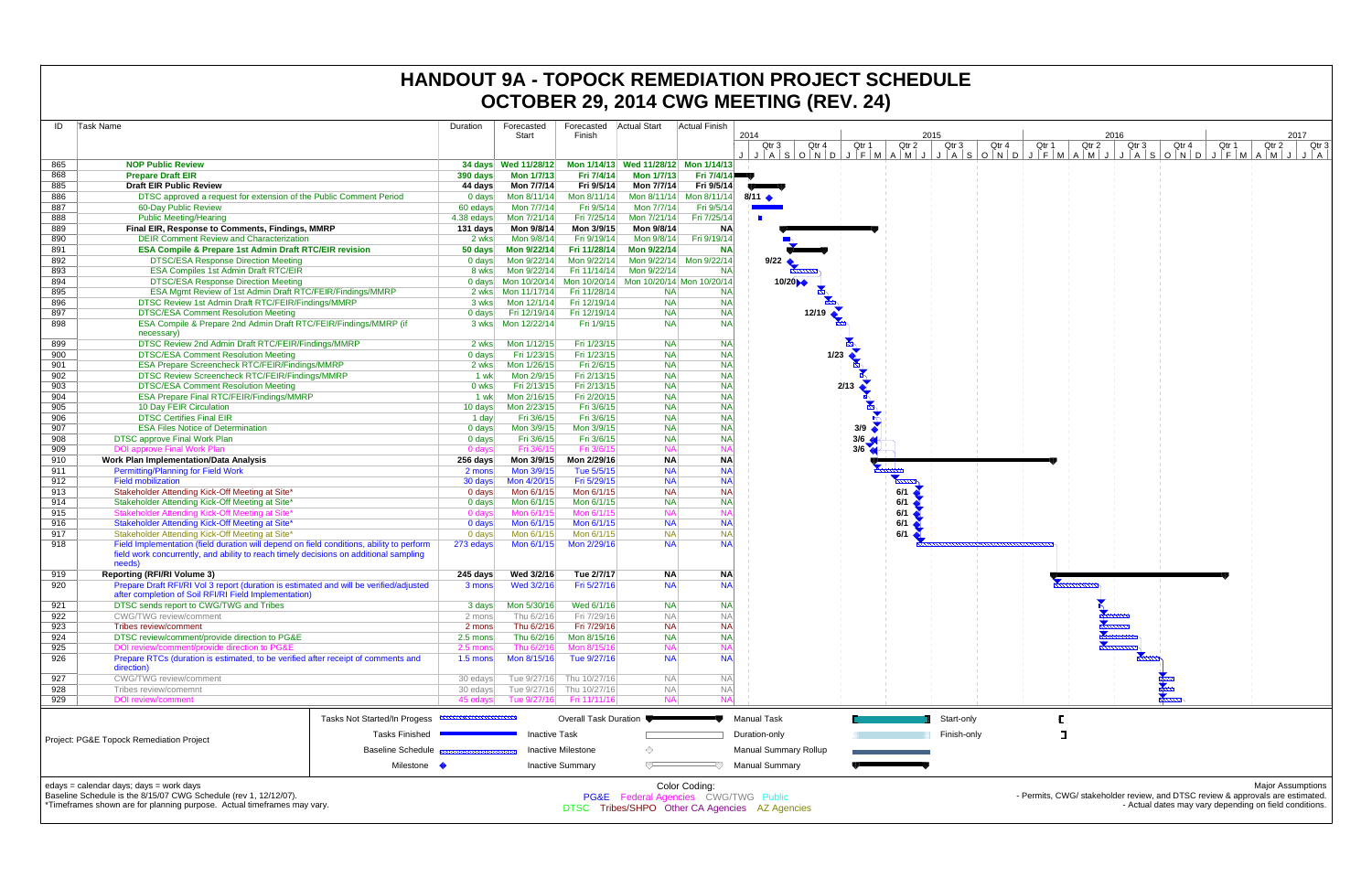| ID   | Task Name                                                                                                   | Duration                   | Forecasted<br>Start     | Forecasted<br>Finish                                | <b>Actual Start</b>      | <b>Actual Finish</b>     | 2014                                                                |              | 2015        |             |     |
|------|-------------------------------------------------------------------------------------------------------------|----------------------------|-------------------------|-----------------------------------------------------|--------------------------|--------------------------|---------------------------------------------------------------------|--------------|-------------|-------------|-----|
|      |                                                                                                             |                            |                         |                                                     |                          |                          | Qtr 3<br>Qtr 4                                                      | Qtr 1        | Qtr 2       | Qtr 3       | Qtr |
| 930  | <b>DTSC</b> review/comment                                                                                  | 45 edays                   | Tue 9/27/16             | Fri 11/11/16                                        | <b>NA</b>                | <b>NA</b>                | $J   A   S   O   N   D   J   F   M   A   M   J   J   A   S   O   N$ |              |             |             |     |
| 931  | Meeting to discuss RTCs (approx. 2 wks after review by CWG/TWG/Tribes/<br>Agencies)                         | 0 days                     | Tue 10/11/16            | Tue 10/11/16                                        | <b>NA</b>                | <b>NA</b>                |                                                                     |              |             |             |     |
| 932  | Prepare Revised RFI Volume 3 (duration is estimated, to be verified after completion<br>of RTCs)            | 2 mons                     | Mon 11/14/16            | Tue 1/10/17                                         | <b>NA</b>                | <b>NA</b>                |                                                                     |              |             |             |     |
| 933  | DTSC review/approve Revised RFI/RI Vol. 3                                                                   | 4 wks                      | Wed 1/11/17             | Tue 2/7/17                                          | <b>NA</b>                | <b>NA</b>                |                                                                     |              |             |             |     |
| 934  | DOI review/approve Revised RFI/RI Vol. 3 Report                                                             | 4 wks                      | Wed 1/11/17             | Tue 2/7/17                                          | <b>NA</b>                | <b>NA</b>                |                                                                     |              |             |             |     |
| 935  | <b>CORRECTIVE MEASURES/REMEDIAL ALTERNATIVE DEVELOPMENT</b>                                                 | 1527 days                  | Mon 3/29/04             | Thu 12/31/09                                        | Mon 3/29/04              | <b>NA</b>                |                                                                     |              |             |             |     |
| 1083 | <b>CORRECTIVE MEASURE STUDY/FEASIBILITY STUDY (CMS/FS) AND RISK ASSESSMENT</b>                              |                            |                         | 4160 days  Mon 12/16/02  Wed 10/17/18  Mon 12/16/02 |                          | <b>NA</b>                |                                                                     |              |             |             |     |
| 1084 | <b>CMS Work Plan</b>                                                                                        |                            | 1465 days Mon 12/16/02  |                                                     | Tue 6/24/08 Mon 12/16/02 | Tue 6/24/08              |                                                                     |              |             |             |     |
| 1103 | <b>Risk Evaluation - Scoping and CSM</b>                                                                    |                            | 2901 days Tue 10/31/06  | Tue 11/28/17                                        | Tue 10/31/06             | <b>NA</b>                |                                                                     |              |             |             |     |
| 1104 | Soil Land Use and Pathway Analysis before Nov. 2007 Group Meeting                                           |                            | 265 days Tue 10/31/06   | Fri 10/26/07                                        | Tue 10/31/06             | Fri 10/26/07             |                                                                     |              |             |             |     |
| 1105 | Scoping for Ecological Risk Assessment Work Plan                                                            | 282 days                   | Mon 1/22/07             | Fri 2/15/08                                         | Mon 1/22/07              | Fri 2/15/08              |                                                                     |              |             |             |     |
| 1115 | Soil/Groundwater Risk Assessment Workplan (RAWP)                                                            |                            | 2014 days  Mon 10/29/07 |                                                     | Sun 7/12/15 Mon 10/29/07 | <b>NA</b>                |                                                                     |              |             |             |     |
| 1116 | <b>RAWP</b>                                                                                                 |                            | 334 days Mon 10/29/07   |                                                     | Thu 2/5/09 Mon 10/29/07  | Thu 2/5/09               |                                                                     |              |             |             |     |
| 1142 | <b>RAWP Addendum II</b>                                                                                     | 641 days                   | Fri 1/25/13             | Sun 7/12/15                                         | Fri 1/25/13              | <b>NA</b>                |                                                                     |              |             |             |     |
| 1143 | PG&E submits Revised Arrowweed TM and RAWP Addendum II TM (Proposed<br>Changes to RAWP)                     | 1 day                      | Fri 1/25/13             | Fri 1/25/13                                         | Fri 1/25/13              | Fri 1/25/13              |                                                                     |              |             |             |     |
| 1144 | DTSC forward to CWG/TWG                                                                                     | 2 days                     | Mon 1/28/13             | Tue 1/29/13                                         | Mon 1/28/13              | Tue 1/29/13              |                                                                     |              |             |             |     |
| 1145 | Tribal review/comment                                                                                       | 91.38 edays                | Tue 1/29/13             | Tue 4/30/13                                         | Tue 1/29/13              | Tue 4/30/13              |                                                                     |              |             |             |     |
| 1146 | CWG/TWG review on TMs                                                                                       | 91.38 edays                | Tue 1/29/13             | Tue 4/30/13                                         | Tue 1/29/13              | Tue 4/30/13              |                                                                     |              |             |             |     |
| 1147 | DTSC review/comment on the TMs                                                                              | 91.38 edays                | Tue 1/29/13             | Tue 4/30/13                                         | Tue 1/29/13              | Tue 4/30/13              |                                                                     |              |             |             |     |
| 1148 | DOI review/comment on the TMs                                                                               | 91.38 edays                | Tue 1/29/13             | Tue 4/30/13                                         | Tue 1/29/13              | Tue 4/30/1:              |                                                                     |              |             |             |     |
| 1149 | PG&E prepares/submits Response to Comments                                                                  | 31 days                    | Wed 5/1/13              | Wed 6/12/13                                         |                          | Wed 5/1/13 Wed 6/12/13   |                                                                     |              |             |             |     |
| 1150 | <b>DTSC sent RTCs to Tribes</b>                                                                             | 1 day                      | Mon 6/24/13             | Mon 6/24/13                                         |                          | Mon 6/24/13 Mon 6/24/13  |                                                                     |              |             |             |     |
| 1151 | Scoping Meetings for RAWP Addendum II                                                                       | 3.05 mons                  | Tue 6/25/13             | Fri 9/20/13                                         | Tue 6/25/13              | Fri 9/20/13              |                                                                     |              |             |             |     |
| 1152 | <b>Exposure assumptions for Recreational User</b>                                                           | 0 days                     | Fri 4/4/14              | Fri 4/4/14                                          | Fri 4/4/14               | Fri 4/4/14               |                                                                     |              |             |             |     |
| 1153 | Prepare/submit RAWP Addendum II                                                                             | 5.38 mons                  | Tue 10/1/13             | Wed 5/7/14                                          | Tue 10/1/13              | Wed $5/7/14$             |                                                                     |              |             |             |     |
| 1154 | Hualapai Tribe requested an extension for review/comment                                                    | $0$ days                   | Tue 6/17/14             | Tue 6/17/14                                         | Tue 6/17/14              | Tue 6/17/14              |                                                                     |              |             |             |     |
| 1155 | DTSC granted the Hualapai Tribe's extension request                                                         | $0$ days                   | Wed 6/18/14             | Wed 6/18/14                                         |                          | Wed 6/18/14 Wed 6/18/14  | $\bullet$                                                           |              |             |             |     |
| 1156 | <b>FMIT review/comment</b>                                                                                  | 34.38 edays                | Thu 5/8/14              | Wed 6/11/14                                         |                          | Thu 5/8/14 Wed 6/11/14   |                                                                     |              |             |             |     |
| 1157 | Hualapai Tribe review/comment                                                                               | 38 days                    | Thu 5/8/14              | Mon 6/30/14                                         |                          | Thu 5/8/14 Mon 6/30/14   |                                                                     |              |             |             |     |
| 1158 | <b>CWG/TWG</b> review                                                                                       |                            | Thu 5/8/14              | Mon 6/9/14                                          | Thu 5/8/14               | Mon 6/9/14               |                                                                     |              |             |             |     |
| 1159 | <b>DTSC</b> review/comment                                                                                  |                            | Thu 5/8/14              | Tue 7/29/14                                         | Thu 5/8/14               | Tue 7/29/14              |                                                                     |              |             |             |     |
| 1160 | <b>DOI</b> review/comment                                                                                   | 82.38 edays<br>83.38 edays | Thu 5/8/14              | Wed 7/30/14                                         |                          | Thu 5/8/14 Wed 7/30/1    |                                                                     |              |             |             |     |
| 1161 | <b>Prepare Response to Comments</b>                                                                         | 7 mons                     | Thu 7/31/14             | Fri 2/20/15                                         | Thu 7/31/14              | <b>NA</b>                |                                                                     |              |             |             |     |
| 1162 | <b>DTSC</b> review/comment                                                                                  | 30 edays                   | Mon 2/23/15             | Wed 3/25/15                                         | <b>NA</b>                | <b>NA</b>                |                                                                     |              |             |             |     |
| 1163 | <b>DOI</b> review/comment                                                                                   | 30 edays                   | Mon 2/23/15             | Wed 3/25/15                                         | <b>NA</b>                | <b>NA</b>                |                                                                     |              |             |             |     |
| 1164 | <b>CWG/TWG</b> review/comment                                                                               | 15 edays                   | Mon 2/23/15             | Tue 3/10/15                                         | <b>NA</b>                | <b>NA</b>                |                                                                     | <b>RANGE</b> |             |             |     |
| 1165 | Tribal review/comment                                                                                       | 15 edays                   | Mon 2/23/15             | Tue 3/10/15                                         | <b>NA</b>                | <b>NA</b>                |                                                                     |              |             |             |     |
| 1166 | Meeting to discuss response to comments (approx. 2 wks after review by<br>CWG/TWG/Tribes/ Agencies)         | 0 days                     | Fri 3/6/15              | Fri 3/6/15                                          | <b>NA</b>                | <b>NA</b>                |                                                                     | 3/6          |             |             |     |
| 1167 | Submit Final RAWP Addendum II                                                                               | 2.7 mons                   | Thu 3/26/15             | Fri 6/12/15                                         | <b>NA</b>                | <b>NA</b>                |                                                                     |              |             |             |     |
| 1168 | DTSC review/approve                                                                                         | 30 edays                   | Fri 6/12/15             | Sun 7/12/15                                         | <b>NA</b>                | <b>NA</b>                |                                                                     |              |             |             |     |
| 1169 | DOI review/approve                                                                                          | 30 edays                   | Fri 6/12/15             | Sun 7/12/15                                         | <b>NA</b>                | <b>NA</b>                |                                                                     |              | <u>etan</u> |             |     |
| 1170 | <b>Groundwater Evaluation</b>                                                                               | $330$ days                 | Wed 9/10/08             | Tue 12/15/09                                        |                          | Wed 9/10/08 Tue 12/15/09 |                                                                     |              |             |             |     |
| 1187 | <b>Soil Evaluation</b>                                                                                      | 210 days                   | Wed 2/8/17              | Tue 11/28/17                                        | ΝA                       | <b>NA</b>                |                                                                     |              |             |             |     |
| 1188 | Prepare and submit HH and Eco Soil risk evaluation                                                          | 16 wks                     | Wed 2/8/17              | Tue 5/30/17                                         | <b>NA</b>                | <b>NA</b>                |                                                                     |              |             |             |     |
| 1189 | DTSC send Soil Risk Evaluation to CWG/TWG                                                                   | 3 days                     | Wed 5/31/17             | Fri 6/2/17                                          | <b>NA</b>                | <b>NA</b>                |                                                                     |              |             |             |     |
| 1190 | <b>DTSC</b> review/comment                                                                                  | 45 edays                   | Fri 6/2/17              | Mon 7/17/17                                         | <b>NA</b>                | <b>NA</b>                |                                                                     |              |             |             |     |
| 1191 | <b>DOI</b> review/comment                                                                                   | 45 edays                   | Fri 6/2/17              | Mon 7/17/17                                         | <b>NA</b>                | <b>NA</b>                |                                                                     |              |             |             |     |
| 1192 | CWG/TWG review/comment                                                                                      | 30 edays                   | Fri 6/2/17              | Sun 7/2/17                                          | <b>NA</b>                | <b>NA</b>                |                                                                     |              |             |             |     |
|      | Tasks Not Started/In Progess                                                                                |                            |                         | Overall Task Duration                               |                          |                          | <b>Manual Task</b>                                                  |              |             | Start-only  |     |
|      | <b>Tasks Finished</b>                                                                                       |                            | <b>Inactive Task</b>    |                                                     |                          |                          | Duration-only                                                       |              |             | Finish-only |     |
|      | Project: PG&E Topock Remediation Project<br>Baseline Schedule                                               |                            |                         | <b>Inactive Milestone</b>                           | ◇                        |                          | <b>Manual Summary Rollup</b>                                        |              |             |             |     |
|      | Milestone •                                                                                                 |                            |                         | <b>Inactive Summary</b>                             | ᅮ                        |                          | <b>Manual Summary</b>                                               |              |             |             |     |
|      |                                                                                                             |                            |                         |                                                     |                          |                          |                                                                     |              |             |             |     |
|      | edays = calendar days; days = work days<br>Baseline Schedule is the 8/15/07 CWG Schedule (rev 1, 12/12/07). |                            |                         |                                                     |                          | Color Coding:            | <b>PG&amp;F</b> Federal Agencies CWG/TWG Public                     |              |             |             |     |

# **HANDOUT 9A - TOPOCK REMEDIATION PROJECT SCHEDULE OCTOBER 29, 2014 CWG MEETING (REV. 24)**



\*Timeframes shown are for planning purpose. Actual timeframes may vary.

PG&E Federal Agencies CWG/TWG Public DTSC Tribes/SHPO Other CA Agencies AZ Agencies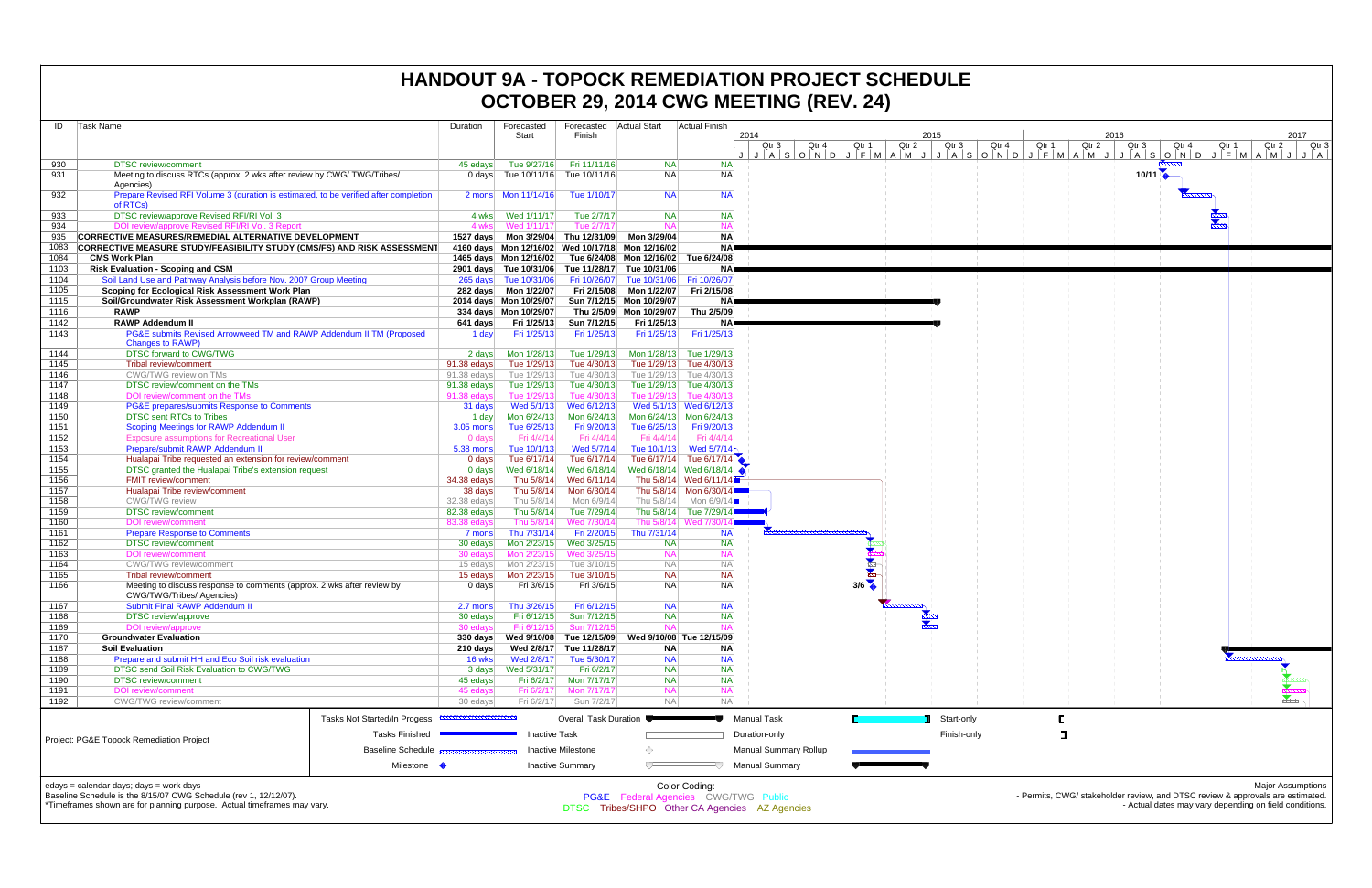| ID   | Task Name                                                                             |                                                     | Duration    | Forecasted           | Forecasted                   | <b>Actual Start</b> | <b>Actual Finish</b>     |                                                                                       |              |       |              |
|------|---------------------------------------------------------------------------------------|-----------------------------------------------------|-------------|----------------------|------------------------------|---------------------|--------------------------|---------------------------------------------------------------------------------------|--------------|-------|--------------|
|      |                                                                                       |                                                     |             | Start                | Finish                       |                     |                          | 2014                                                                                  |              |       | 2015         |
|      |                                                                                       |                                                     |             |                      |                              |                     |                          | Qtr 3<br>Qtr 4<br>$J   A   S   O   N   D   J   F   M   A   M   J   J   A   S   O   N$ | Qtr 1        | Qtr 2 | Qtr 3<br>Qtr |
| 1193 | Tribes review/comment                                                                 |                                                     | 30 edays    | Fri 6/2/17           | Sun 7/2/17                   | <b>NA</b>           | <b>NA</b>                |                                                                                       |              |       |              |
| 1194 | <b>Prepare Response to Comments</b>                                                   |                                                     | 1 mon       | Tue 7/18/17          | Tue 8/15/17                  | <b>NA</b>           | <b>NA</b>                |                                                                                       |              |       |              |
| 1195 | <b>DTSC</b> review/comment                                                            |                                                     | 45 edays    | Tue 8/15/17          | Fri 9/29/17                  | <b>NA</b>           | <b>NA</b>                |                                                                                       |              |       |              |
| 1196 | <b>DOI</b> review/comment                                                             |                                                     | 45 edays    | Tue 8/15/17          | Fri 9/29/17                  | <b>NA</b>           | <b>NA</b>                |                                                                                       |              |       |              |
| 1197 | <b>CWG/TWG</b> review/comment                                                         |                                                     | 30 edays    | Tue 8/15/17          | Thu 9/14/17                  | <b>NA</b>           | <b>NA</b>                |                                                                                       |              |       |              |
| 1198 | Tribal review/comment                                                                 |                                                     | 30 edays    | Tue 8/15/17          | Thu 9/14/17                  | <b>NA</b>           | <b>NA</b>                |                                                                                       |              |       |              |
| 1199 | Meeting to discuss response to comments (approx. 2 wks after review by                |                                                     | $0$ days    | Tue 8/29/17          | Tue 8/29/17                  | <b>NA</b>           | <b>NA</b>                |                                                                                       |              |       |              |
|      | CWG/TWG/Tribes/ Agencies)                                                             |                                                     |             |                      |                              |                     |                          |                                                                                       |              |       |              |
| 1200 | <b>Finalize risk evaluation</b>                                                       |                                                     | 1 mon       | Mon 10/2/17          | Mon 10/30/17                 | <b>NA</b>           | <b>NA</b>                |                                                                                       |              |       |              |
| 1201 | <b>DTSC</b> review/approve                                                            |                                                     | 1 mon       | Tue 10/31/17         | Tue 11/28/17                 | <b>NA</b>           | <b>NA</b>                |                                                                                       |              |       |              |
| 1202 | DOI review/approve                                                                    |                                                     | 1 mon       | Tue 10/31/17         | Tue 11/28/17                 | <b>NA</b>           | <b>NA</b>                |                                                                                       |              |       |              |
| 1203 | <b>CMS/FS Report</b>                                                                  |                                                     | 2657 days   |                      | Mon 8/18/08 Wed 10/17/18     | Mon 8/18/08         | <b>NA</b>                |                                                                                       |              |       |              |
| 1281 | <b>STATEMENT OF BASIS</b>                                                             |                                                     | 2405.6 days | Mon 1/4/10           | Tue 3/19/19                  | Mon 1/4/10          | <b>NA</b>                |                                                                                       |              |       |              |
| 1296 | <b>RECORD OF DECISION</b>                                                             |                                                     | $2506$ days | Fri 12/18/09         | Mon 7/22/19                  | Fri 12/18/09        | <b>NA</b>                |                                                                                       |              |       |              |
| 1319 | Section 106 Programmatic Agreement (PA)                                               |                                                     | 1747 days   | Fri 10/10/08         | Tue 6/16/15                  | Fri 10/10/08        | <b>NA</b>                |                                                                                       |              |       |              |
| 1352 | <b>EIR DOCUMENTATION</b>                                                              |                                                     | 3557 days   | Thu 9/1/05           | Sun 3/31/19                  | Thu 9/1/05          | <b>NA</b>                |                                                                                       |              |       |              |
| 1438 | DESIGN, PERMITTING, AND CONSTRUCTION OF GROUNDWATER REMEDY                            |                                                     | 1181 days   | Mon 1/31/11          | Fri 8/7/15                   | Mon 1/31/11         | <b>NA</b>                |                                                                                       |              |       |              |
| 1439 | Corrective Measure Implementation/Remedial Design (CMI/RD) Workplan                   |                                                     | 199 days    | Mon 1/31/11          | Thu 11/3/11                  | Mon 1/31/11         | <b>NA</b>                |                                                                                       |              |       |              |
| 1453 | Remedial Design (Preliminary, Intermediate, and Pre-Final/Final)                      |                                                     | 987 days    | Tue 9/20/11          | Tue 6/30/15                  | Tue 9/20/11         | <b>NA</b>                |                                                                                       |              |       |              |
| 1454 | <b>Preliminary Design</b>                                                             |                                                     | 174 days    | Tue 9/20/11          | Thu 5/17/12                  | Tue 9/20/11         | Thu 5/17/12              |                                                                                       |              |       |              |
| 1466 | <b>Intermediate Design</b>                                                            |                                                     | $501$ days  | Fri 5/18/12          | Fri 4/18/14                  | Fri 5/18/12         | Fri 4/18/14              |                                                                                       |              |       |              |
| 1495 | Implementation Plan for Evaluation of Alternative Freshwater Sources                  |                                                     | 422 days    | Fri 11/16/12         | Mon 6/30/14                  |                     | Fri 11/16/12 Mon 6/30/14 |                                                                                       |              |       |              |
| 1534 | Field Verification of Archaeological/Historical Sites in Groundwater Remedy Footprint |                                                     | 4 days      | Tue 9/9/14           | Fri 9/12/14                  | Tue 9/9/14          | Fri 9/12/14              |                                                                                       |              |       |              |
| 1535 | <b>Prepare/submit Field Verification Report</b>                                       |                                                     | 28 days     | Mon 9/15/14          | Wed 10/22/14                 |                     | Mon 9/15/14 Wed 10/22/14 |                                                                                       |              |       |              |
| 1536 | Pre-Final/Final Design (include plan for decommissioning, removal, and                |                                                     | 322 days    | Mon 4/7/14           | Tue 6/30/15                  | Mon 4/7/14          | <b>NA</b>                |                                                                                       |              |       |              |
|      | restoration of IM3 facility)                                                          |                                                     |             |                      |                              |                     |                          |                                                                                       |              |       |              |
| 1537 | Documents submitted in advance of 90%                                                 |                                                     | 140 days    | Wed 4/30/14          | Tue 11/11/14                 | Wed 4/30/14         | <b>NA</b>                |                                                                                       |              |       |              |
| 1558 | Prepare/submit Pre-Final Design Package                                               |                                                     | 5.29 mons   | Mon 4/7/14           | Mon 9/8/14                   | Mon 4/7/14          | Mon 9/8/14               |                                                                                       |              |       |              |
| 1559 | <b>DTSC forward to CWG/TWG</b>                                                        |                                                     | 1 day       | Tue 9/9/14           | Tue 9/9/14                   | Tue 9/9/14          | Tue 9/9/14               |                                                                                       |              |       |              |
| 1560 | Prepare/submit Supplemental Pre-Final Design Package                                  |                                                     | 70 edays    | Tue 10/21/14         | Tue 12/30/14                 | Tue 10/21/14        | <b>NA</b>                | $\frac{1}{2}$                                                                         |              |       |              |
| 1561 | CWG/TWG review/comment on Pre-Final Design Package                                    |                                                     | 152 edays   | Wed 9/10/14          | Mon 2/9/15                   | Wed 9/10/14         | <b>NA</b>                |                                                                                       |              |       |              |
| 1562 | <b>Tribal Consultation</b>                                                            |                                                     | 124 edays   | Wed 10/8/14          | Mon 2/9/15                   | Wed 10/8/14         | <b>NA</b>                |                                                                                       |              |       |              |
| 1563 | BLM process after close of comment period                                             |                                                     | 15 edays    | Mon 2/9/15           | Tue 2/24/15                  | <b>NA</b>           | <b>NA</b>                |                                                                                       |              |       |              |
| 1564 | DTSC review/comment on Final Design Package                                           |                                                     | 167 edays   | Wed 9/10/14          | Tue 2/24/15                  | Wed 9/10/14         | <b>NA</b>                |                                                                                       |              |       |              |
| 1565 | DOI review/comment on Final Design Package                                            |                                                     | 167 edays   | Wed 9/10/14          | Tue 2/24/15                  | Wed 9/10/14         | <b>NA</b>                |                                                                                       |              |       |              |
| 1566 | Comments resolution (duration depends on quantity and nature of comment. Duration     |                                                     | 12 wks      | Tue 2/24/15          | Mon 5/18/15                  | NA.                 | <b>NA</b>                |                                                                                       |              |       |              |
|      | to be confirmed after discussion of RTC process with stakeholders)                    |                                                     |             |                      |                              |                     |                          |                                                                                       |              |       |              |
| 1567 | Prepare/submit Final Design Package (duration to be confirmed after receipt of        |                                                     | 1 mon       | Tue 5/19/15          | Tue 6/16/15                  | <b>NA</b>           | <b>NA</b>                |                                                                                       |              |       |              |
|      | comments and RTCs)                                                                    |                                                     |             |                      |                              |                     |                          |                                                                                       |              |       |              |
| 1568 | DTSC approves design                                                                  |                                                     | 2 wks       | Wed 6/17/15          | Tue 6/30/15                  | <b>NA</b>           | <b>NA</b>                |                                                                                       |              |       |              |
| 1569 | DOI approves design                                                                   |                                                     | 2 wks       | Wed 6/17/15          | Tue 6/30/15                  | <b>NA</b>           | <b>NA</b>                |                                                                                       |              |       |              |
| 1570 | <b>Construction/Remedial Action Work Plan</b>                                         |                                                     | 322 days    | Mon 4/7/14           | Tue 6/30/15                  | Mon 4/7/14          | <b>NA</b>                |                                                                                       |              |       |              |
| 1571 | <b>Prepare/submit Draft Work Plan</b>                                                 |                                                     | 5.29 mons   | Mon 4/7/14           | Mon 9/8/14                   | Mon 4/7/14          | Mon 9/8/14               |                                                                                       |              |       |              |
| 1572 | DOI forward to DTSC/CW                                                                |                                                     | 1 day       | Tue $9/9/14$         | Tue 9/9/14                   | Tue 9/9/1           | Tue 9/9                  |                                                                                       |              |       |              |
| 1573 | CWG/TWG review/comment on Draft Work Plan                                             |                                                     | 152 edays   | Wed 9/10/14          | Mon 2/9/15                   | Wed 9/10/14         | <b>NA</b>                |                                                                                       |              |       |              |
| 1574 | <b>Tribal Consultation on Draft Work Plan</b>                                         |                                                     | 124 edays   | Wed 10/8/14          | Mon 2/9/15                   | Wed 10/8/14         | <b>NA</b>                |                                                                                       |              |       |              |
| 1575 | BLM process after close of comment period                                             |                                                     | 15 edays    | Mon 2/9/15           | Tue 2/24/15                  | <b>NA</b>           | <b>NA</b>                |                                                                                       | $\mathbf{r}$ |       |              |
| 1576 | DOI review/comment on Draft Work Plan                                                 |                                                     | 167 edays   | Wed 9/10/14          | Tue 2/24/15                  | <b>NA</b>           | <b>NA</b>                |                                                                                       |              |       |              |
| 1577 | DTSC review/comment on Draft Work Plan                                                |                                                     | 167 edays   | Wed 9/10/14          | Tue 2/24/15                  | <b>NA</b>           | <b>NA</b>                |                                                                                       |              |       |              |
| 1578 | Comments resolution (duration depends on quantity and nature of comment. Duration to  |                                                     | 12 wks      | Wed 2/25/15          | Tue 5/19/15                  | <b>NA</b>           | N <sub>A</sub>           |                                                                                       |              |       |              |
|      | be confirmed after discussion of RTC process with stakeholders)                       |                                                     |             |                      |                              |                     |                          |                                                                                       |              |       |              |
|      |                                                                                       |                                                     |             |                      |                              |                     |                          |                                                                                       |              |       |              |
|      |                                                                                       | Tasks Not Started/In Progess <b>EXAMPLE DETAILS</b> |             |                      | <b>Overall Task Duration</b> |                     |                          | <b>Manual Task</b>                                                                    |              |       | Start-only   |
|      |                                                                                       |                                                     |             |                      |                              |                     |                          |                                                                                       |              |       |              |
|      | Project: PG&E Topock Remediation Project                                              | Tasks Finished                                      |             | <b>Inactive Task</b> |                              |                     |                          | Duration-only                                                                         |              |       | Finish-only  |
|      |                                                                                       | <b>Baseline Schedule</b>                            |             | Inactive Milestone   | ◇                            |                     | Manual Summary Rollup    |                                                                                       |              |       |              |

Milestone

 $\Box$ 

Color Coding:<br>PG&E Federal Agencies CWG/TWG Public<br>DTSC Tribes/SHPO Other CA Agencies AZ Agencies

**Wanual Summary** 

Inactive Summary

### **HANDOUT 9A - TOPOCK REMEDIATION PROJECT SCHEDULE OCTOBER 29, 2014 CWG MEETING (REV. 24)**

edays = calendar days; days = work days



Baseline Schedule is the 8/15/07 CWG Schedule (rev 1, 12/12/07).

\*Timeframes shown are for planning purpose. Actual timeframes may vary.